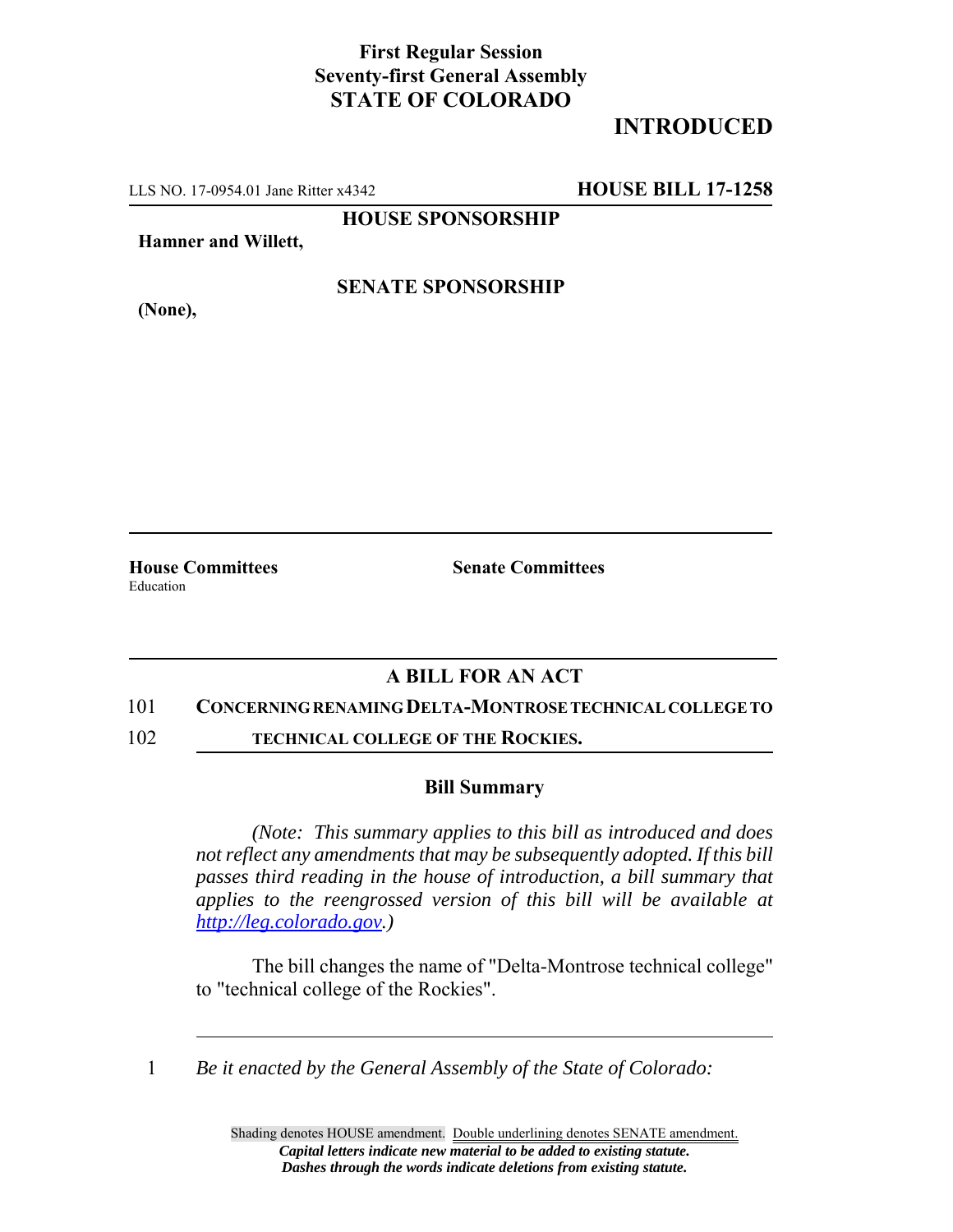- **SECTION 1. Legislative declaration.** (1) The general assembly finds and declares that:
- (a) Colorado has established throughout the state a variety of research, baccalaureate, community, local district, and technical colleges;
- (b) The state's three area technical colleges provide secondary and postsecondary career and technical education;
- (c) The area technical colleges are not state institutions of higher education, but instead a part of their local school districts;
- (d) The Delta-Montrose technical college was established in 1977 as a partnership between the Delta and Montrose school districts;
- (e) The Delta-Montrose technical college provides career and technical education at secondary and postsecondary levels to students across a variety of geographic areas and communities in western Colorado;
- (f) The Delta-Montrose technical college offers postsecondary certificates in important areas such as practical nursing, nurse assistants, emergency medical services, law enforcement, computer-aided design, early childhood, automotive, cosmetology, barbering, massage therapy, and business;
- (g) Given some of the changing economic conditions of Colorado's western slope, maintaining a variety of postsecondary options, including a strong and vibrant career and technical education system, is critical; and
- (h) Changing the name of Delta-Montrose technical college reflects the larger geographical boundaries of the technical college today and will enhance the geographic and reputational distinctiveness of the college.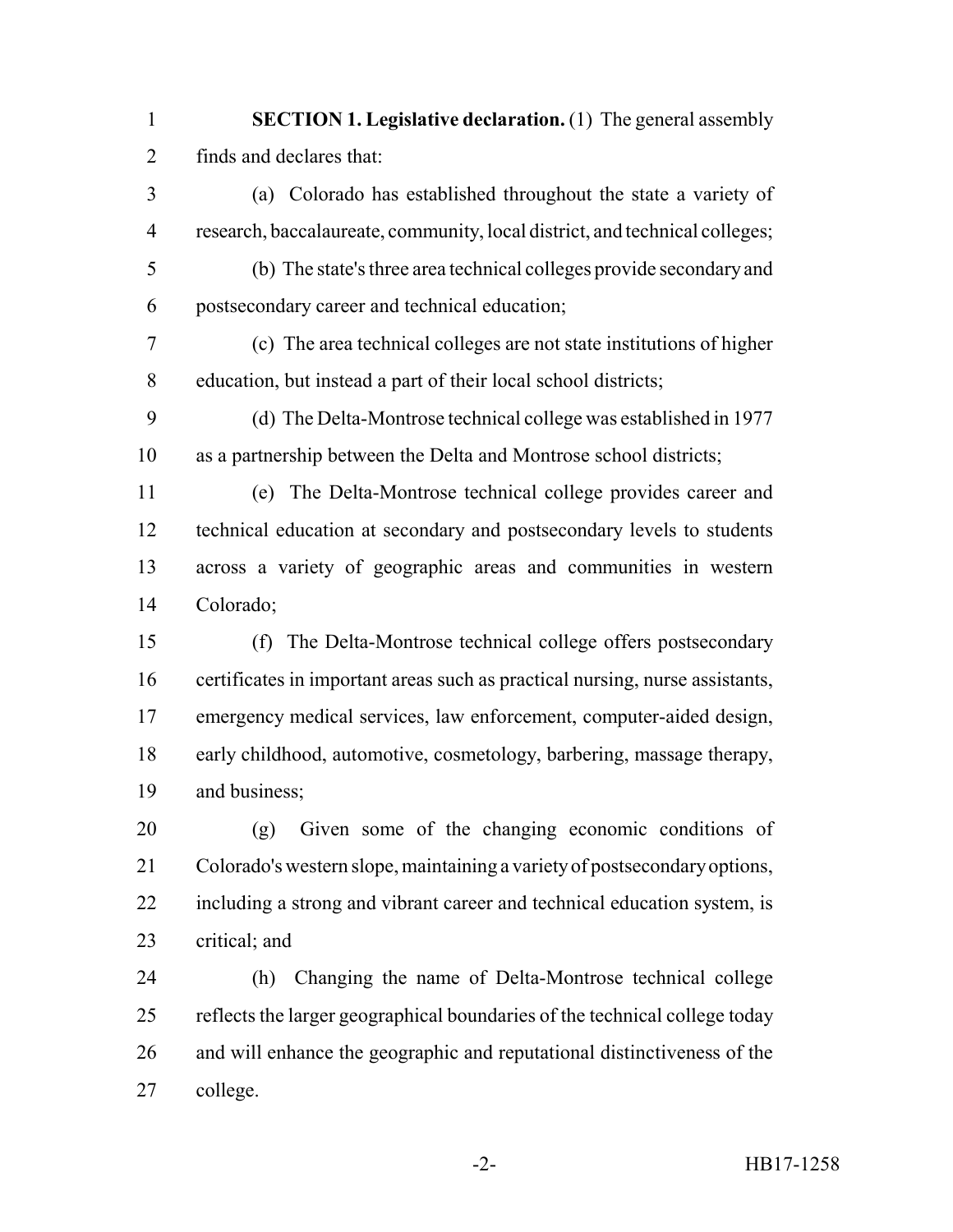(2) Therefore, the general assembly declares that to promote the availability of career and technical education throughout its service area, the Delta-Montrose technical college's name should be changed to the "technical college of the Rockies".

 **SECTION 2.** In Colorado Revised Statutes, 23-60-103, **amend** the introductory portion and (1) as follows:

 **23-60-103. Definitions.** As used in this article ARTICLE 60, unless the context otherwise requires:

 (1) "Area technical college" means a school offering approved postsecondary vocational programs for credit, operated by a local school district or by a board of cooperative services, and designated by the general assembly as an area technical college in conformity with standards established by the state board for community colleges and occupational education. Tuition rates and fees charged any person not 15 enrolled in a secondary school curriculum shall MUST be uniform for any 16 group classification. For the purposes of this article ARTICLE 60, the 17 following schools are declared to be area technical colleges: The Emily 18 Griffith technical college, the Delta-Montrose technical college OF THE ROCKIES, and the Pickens technical college.

 **SECTION 3. Act subject to petition - effective date.** This act takes effect at 12:01 a.m. on the day following the expiration of the ninety-day period after final adjournment of the general assembly (August 9, 2017, if adjournment sine die is on May 10, 2017); except that, if a referendum petition is filed pursuant to section 1 (3) of article V of the state constitution against this act or an item, section, or part of this act within such period, then the act, item, section, or part will not take effect unless approved by the people at the general election to be held in